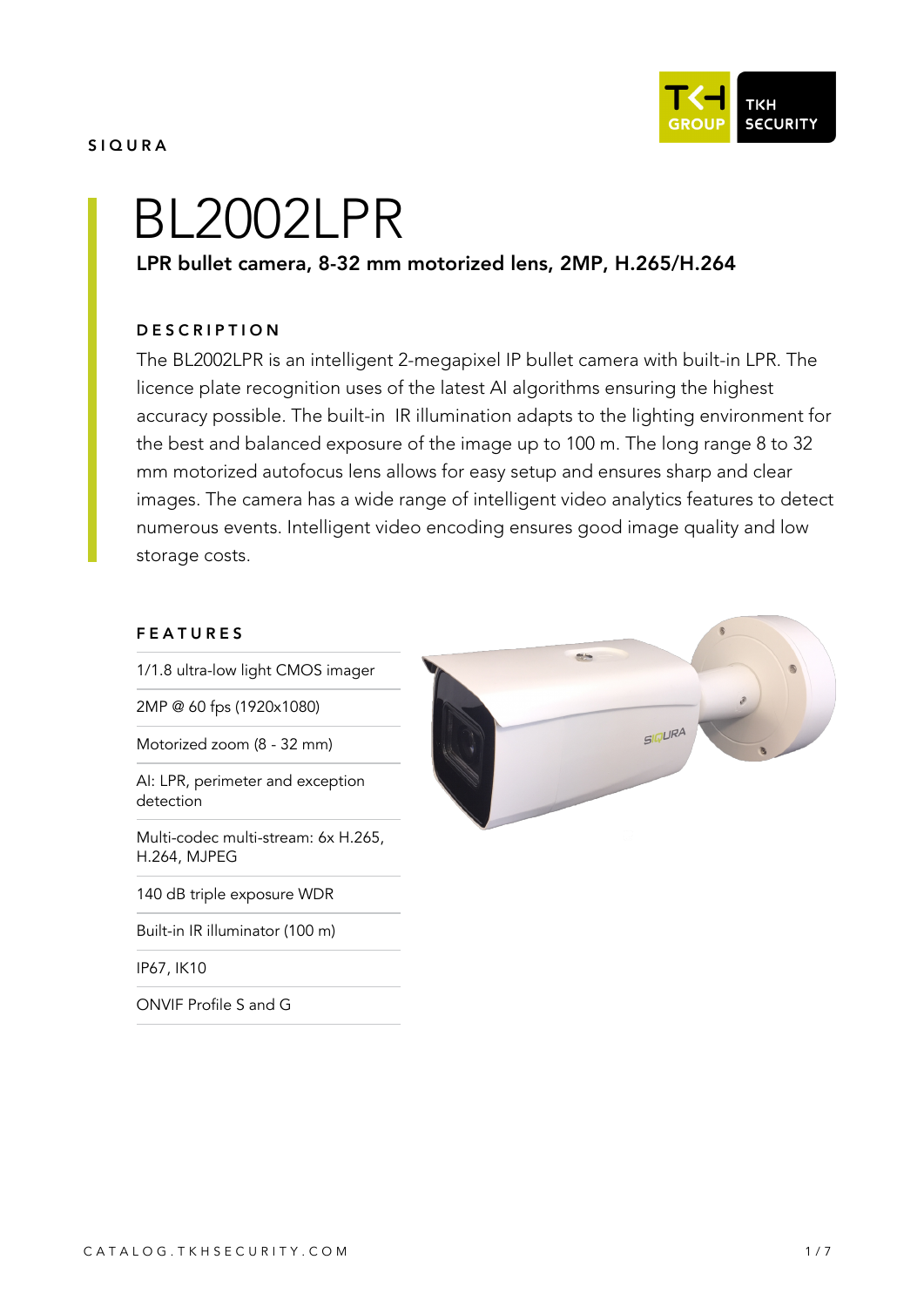

# **Description**

## **License plate recognition**

With an accuracy of 98% the BL2002LPR captures license plates in both day and night. It can create alarms for both white listed and black listed license plates. The camera can be used to read license plates in multiple lanes and in both directions. Instead of being a dedicated LPR cameras, the BL2002LPR can be used simultaneously as CCTV monitoring camera and perimeter intrusion detector.

## **Multi-encoder & multi-streaming**

The camera is capable of simultaneous streaming 5 different H.265, H.264 and MJPEG streams. Streaming 2-megapixel full-HD (1920 x 1080) at 60 fps. Multiple combinations of resolution, frame rate, and encoding can be configured to satisfy different live viewing and recording scenarios.

# **High Efficiency Video Coding (HEVC)**

H.265 or HEVC is a video compression standard, the successor of H.264. In comparison H.265 offers about double the compression ratio at the same level of video quality, or substantially improved video quality at the same bit rate. Thus saving bandwidth and recording space.

#### **ONVIF**

Multiple options are available to easily integrate the BL2002LPR to a video management system. In support of open standards, the BL2002LPR is compliant with ONVIF (Profile S / Profile G).

#### **Image enhancement**

The BL2002LPR features a set of tools to enhance the image quality, such as smart IR, Defog, BLC and 3D noise reduction.

## **Ease of installation**

The BL2002LPR is fitted with a built-in junction box to make installation easy and dismisses the need of an external junction box.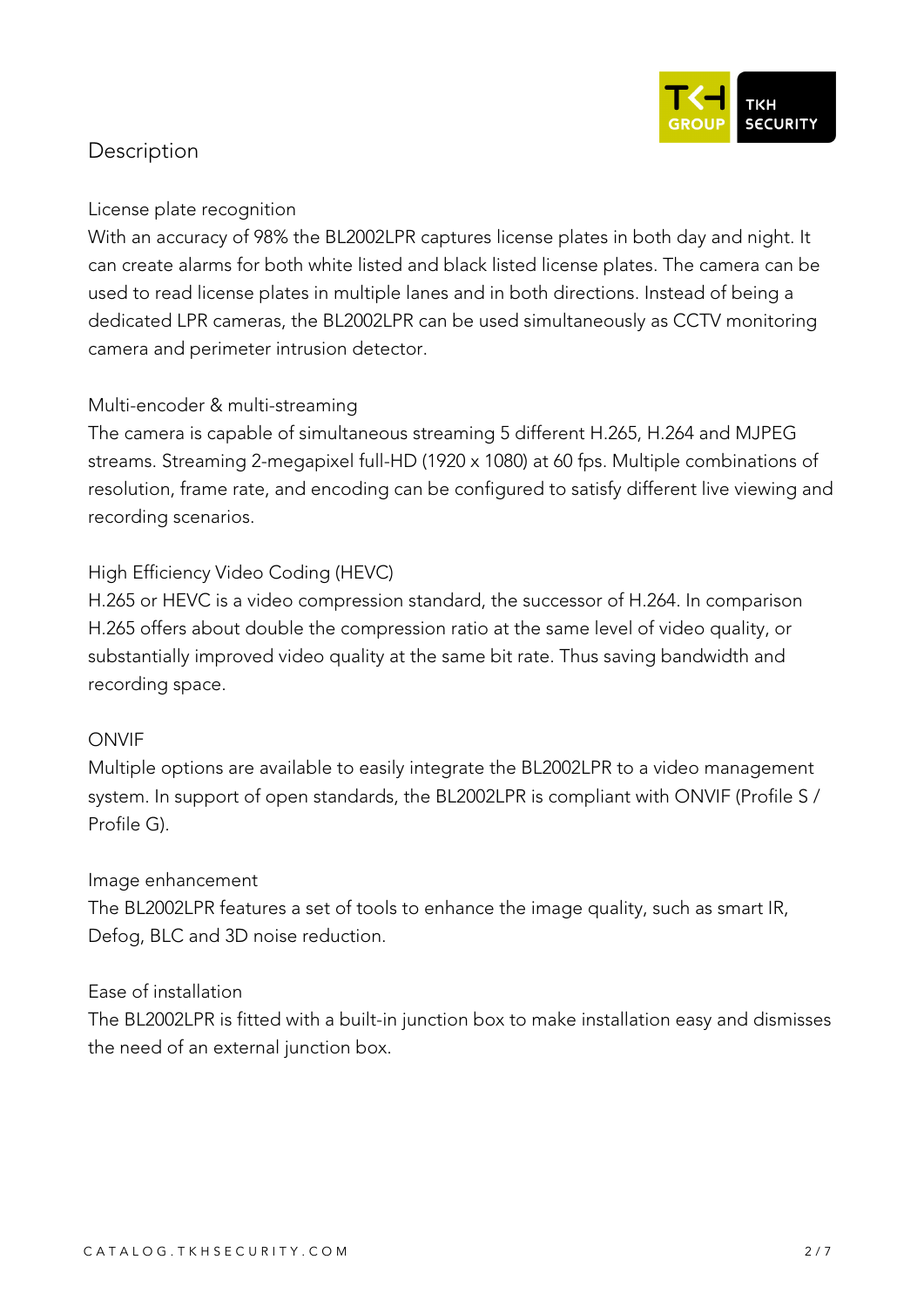

#### Camera

| Image sensor                         | 1/1.8" Ultra-low light CMOS                                                       |
|--------------------------------------|-----------------------------------------------------------------------------------|
| Lens                                 | Motorized 8 to 32 mm, F/1.6                                                       |
| Focus                                | Autofocus, Semi-auto, manual                                                      |
| Field of view                        | 42.5° to 13.4° horizontal,                                                        |
| Min. illumination                    | Color: 0.002 lux, B/W: 0.0004 lux (F/1.2 AGC ON)                                  |
| Day/Night                            | IR-cut filter with auto switch                                                    |
| Built-in IR illuminator              | Working distance: Up to 100 m                                                     |
|                                      | Wavelength: 850 nm                                                                |
| <b>WDR</b>                           | 140 dB                                                                            |
| Shutter speed                        | 1 s to 1/100,000 s                                                                |
| Slow shutter                         | Supported                                                                         |
|                                      |                                                                                   |
| Video                                |                                                                                   |
| Video compression                    | H.265 MP, H.264 HP/MP/BP, MJPEG                                                   |
| Video bit rate                       | 32 Kbps 16 Mbps                                                                   |
| Max resolution                       | 1920x1080 at 60 fps                                                               |
|                                      | (704x576 @ 25/30fps for MJPEG)                                                    |
| Frame rate                           | 25/30/50/60 fps                                                                   |
| Number of simultaneous streams       | 10                                                                                |
| - Main (H.265/H.264 60fps)           | 1920x1080, 1280x960, 1280x720                                                     |
| - Sub (H.265/H.264/MJPEG 25/30fps)   | 704x576, 640x480                                                                  |
| - 3rd (H.265/H.264/MJPEG 25/30fps)   | 1920x1080, 1280x960, 1280x720, 704x576, 640x480                                   |
| - 4th (H.265/H.264/MJPEG 25/30fps)   | 1920x1080, 1280x720, 704x576, 640x480                                             |
| - 5th (H.265/H.264/MJPEG 25/30fps)   | 704x576, 640x480                                                                  |
| - Cust. (H.265/H.264/MJPEG 25/30fps) | 1920x1080, 1280x720, 704x576, 640x480                                             |
|                                      | listed max resolutions cannot work at the same time                               |
| Image enhancement                    | BLC, HLC, 3D DNR, EIS, Defog, Lens correction                                     |
| Image setting                        | Rotate mode, saturation, brightness, contrast, sharpness                          |
| Day/Night switch                     | Auto/Scheduled/Triggered by Alarm In/Triggered by video                           |
| Video output                         | 1 Vp-p; BNC (75)                                                                  |
|                                      |                                                                                   |
| Network                              |                                                                                   |
| Protocols                            | TCP/IP, ICMP, HTTP, HTTPS, FTP, DHCP, DNS, DDNS, RTP, RTSP, RTCP, PPPoE,          |
|                                      | NTP, UPnP, SNMP, SMTP, IGMP, 802.1x, QoS, IPv4/v6, Bonjour, ONVIF, PSIA, CGI      |
| Security                             | 3-level user authentication, 802.1x,, IP address filtering, digest authentication |
| API                                  | ONVIF (Profile S, Profile G), Siqura Programming Interface                        |
| Communication interface              | 1x 10/100/1000 Base T/TX (RJ-45)                                                  |
|                                      |                                                                                   |
| <b>License Plate Recognition</b>     |                                                                                   |
| Accuracy                             | Capture rate > 95%                                                                |

| , , , , , , , , , , | $500$ $\sim$ $100$ $\sim$ $100$ $\sim$ $100$ |
|---------------------|----------------------------------------------|
| Max Vehicle Speed   | $60 \text{ km/h}$                            |
| Detected Distance   | 7.2-28.9 meters                              |
| Blacklist/Whitelist | Max. 10,000 records                          |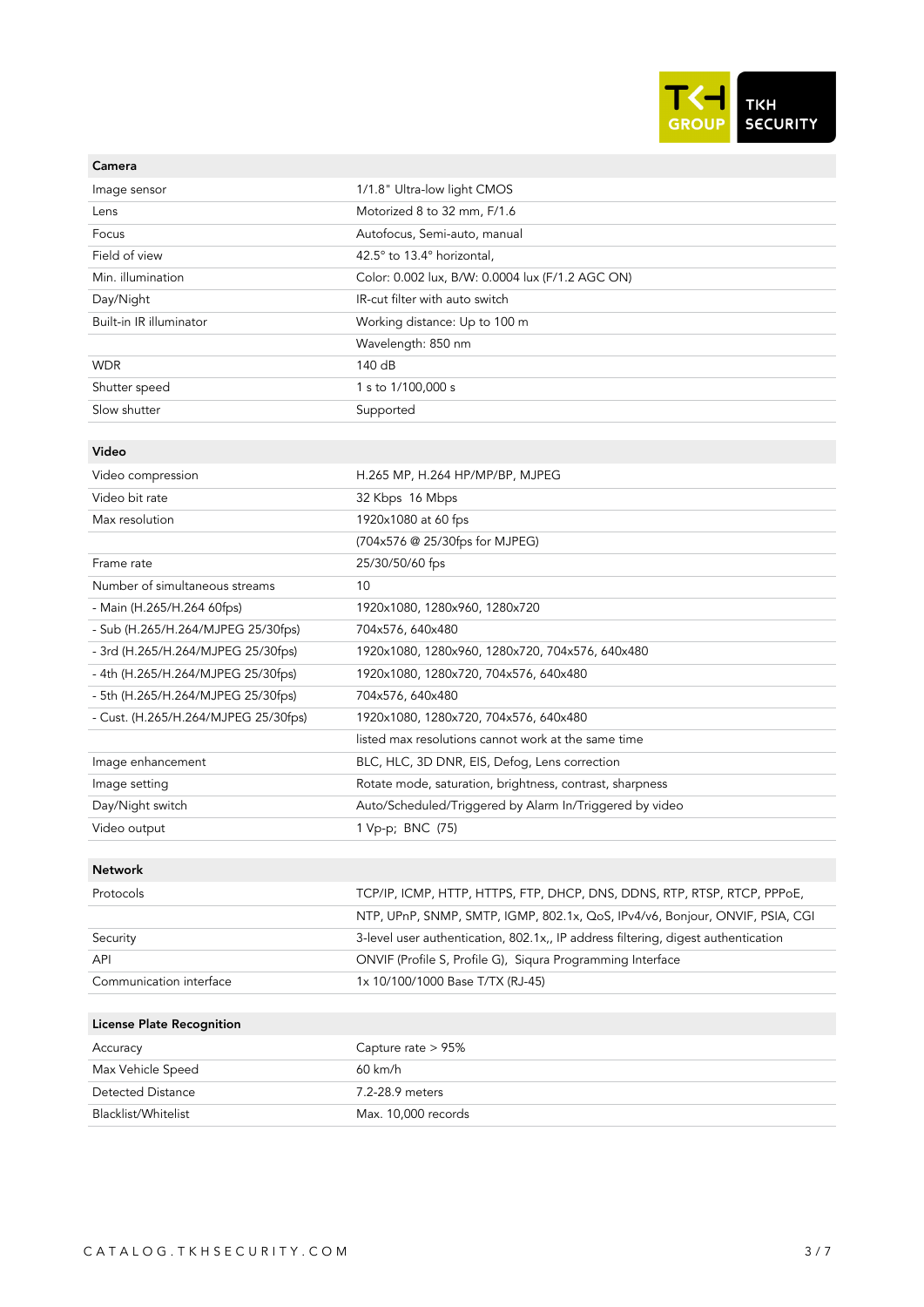# Specs



| <b>License Plate Recognition</b> |                                                                                                     |
|----------------------------------|-----------------------------------------------------------------------------------------------------|
| Missing detection                | Support                                                                                             |
| Direction Recognition            | Support                                                                                             |
| Supported Country                | Algeria, Angola, Argentina, Australia, Austria, Bahrain, Bolivia, Brazil, Burma, Cambodia,          |
|                                  | Canada, Chile, Colombia, Costa Rica, Croatia, Czech Republic, Dominica, Ecuador, Egypt,             |
|                                  | El Salvador, Ethiopia, France, Germany, Ghana, Greece, Guatemala, Hongkong, Hungary,                |
|                                  | Indonesia, Iraq, Ireland, Isreal, Italy, Ivory Coast, Jordan, Kenya, Kuwait, Kyrgyzstan,            |
|                                  | Laos, Lebanon, Macao, Macedonia, Malaysia, Mauritius, Mexico, Morocco, New Zealand, Nigeria,        |
|                                  | Oman, Pakistan, Panama, Paraguay, Peru, Philippines, Poland, Qatar, Russia, Saudi Arabia,           |
|                                  | Senegal, Sierra Leone, Singapore, Slovakia, South Africa, South Korea, Spain, Switzerland,          |
|                                  | Tanzania, Thailand, The Netherlands, Trinidad and Tobago, Tunisia, Turkey, Uganda, UK,              |
|                                  | United Arab Emirates(Abu Dhabi, Al fujayrah, Dubai, Ras Al Khaimah, Ajman, Sharjah, Umm al qaiwain) |
|                                  | United States, Uruguay, Vietnam, Zambia, Zimbabwe                                                   |
| <b>Intelligent Features</b>      |                                                                                                     |
| Line crossing detection          | Cross a user-defined virtual line, unidirectional or bidirectional                                  |
| Intrusion detection              | Enter and loiter in a user-defined region                                                           |
| Region entrance                  | Enter a user-defined region                                                                         |
| Region exiting                   | Exit from a user-defined region                                                                     |
| Unattended baggage               | Objects left in a user-defined region                                                               |
| Object removal                   | Objects removed from a user-defined region                                                          |
| Exception detection              | Scene change detection, Defocus detection                                                           |
| Detection/Recognition            | Face Detection, License Plate Recognition                                                           |
| Alarm I/O                        |                                                                                                     |
| Alarm trigger                    | Motion detection, Tampering alarm, Network disconnect, IP address conflict,                         |
|                                  | illegal login, disk full, disk error, License plate in white or black list                          |
| Alarm in                         | 2x input                                                                                            |
| Alarm out                        | 2x output (up to 24 Vdc 1 A or 110 Vac 500 mA)                                                      |
|                                  |                                                                                                     |
| <b>Storage</b>                   |                                                                                                     |
| Networked storage                | NAS (NFS, SMB/CIFS), ANR                                                                            |
| On-board storage                 | Built-in micro SD/SDHC/SDXC slot, up to 256 GB                                                      |
| Powering                         |                                                                                                     |
| Power supply                     | 12 Vdc 20% (terminal block), PoE (802.3at class 4)                                                  |
| Power consumption                | 1.2 A max, Max. 14 W                                                                                |
|                                  |                                                                                                     |
| Environmental                    |                                                                                                     |
| Ingress protection level         | IP67                                                                                                |
| Impact protection                | <b>IK10</b>                                                                                         |
| Operating temperature            | -30 °C to +60 °C (-22 °F to +140 °F)                                                                |
| Relative humidity                | +5% to 100%                                                                                         |

Housing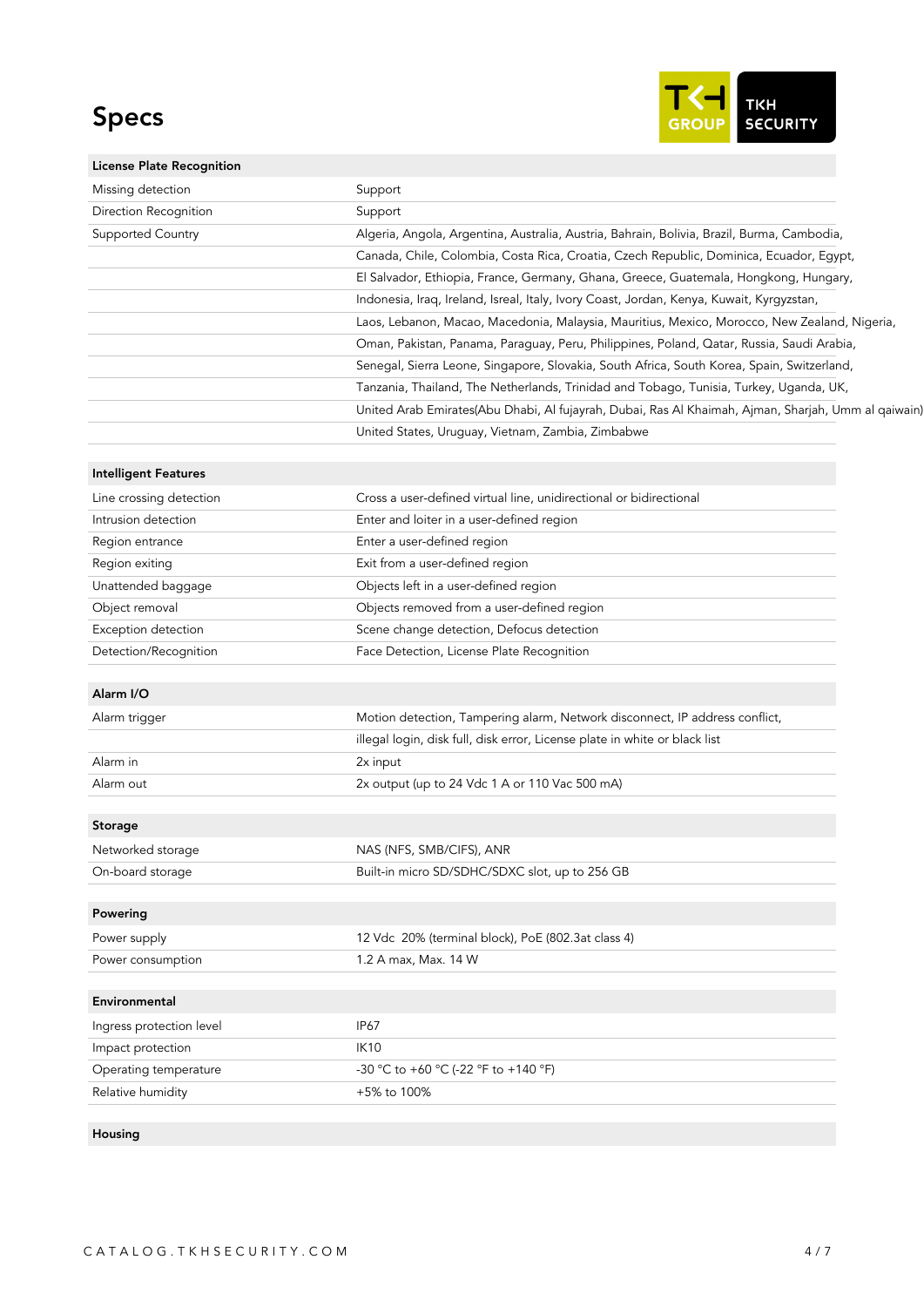# Specs



| Housing              |                                                             |
|----------------------|-------------------------------------------------------------|
| Material             | Die cast aluminum                                           |
| <b>Dimensions</b>    | diameter 140 x 351 mm (5.5" x 13.8"),                       |
|                      | Package: 405 x 190 x 180 mm, (15.9" x 7.5" x 7.1")          |
| Weight               | Approx. 2.5 kg (5.51 lbs.)                                  |
|                      | Package: 2.75 kg (6.06 lb.)                                 |
| Color                | RAL 9003 (signal white)                                     |
|                      |                                                             |
| Ordering information |                                                             |
| <b>BL2002LPR</b>     | LPR bullet camera, 8-32 mm motorized lens, 2MP, H.265/H.264 |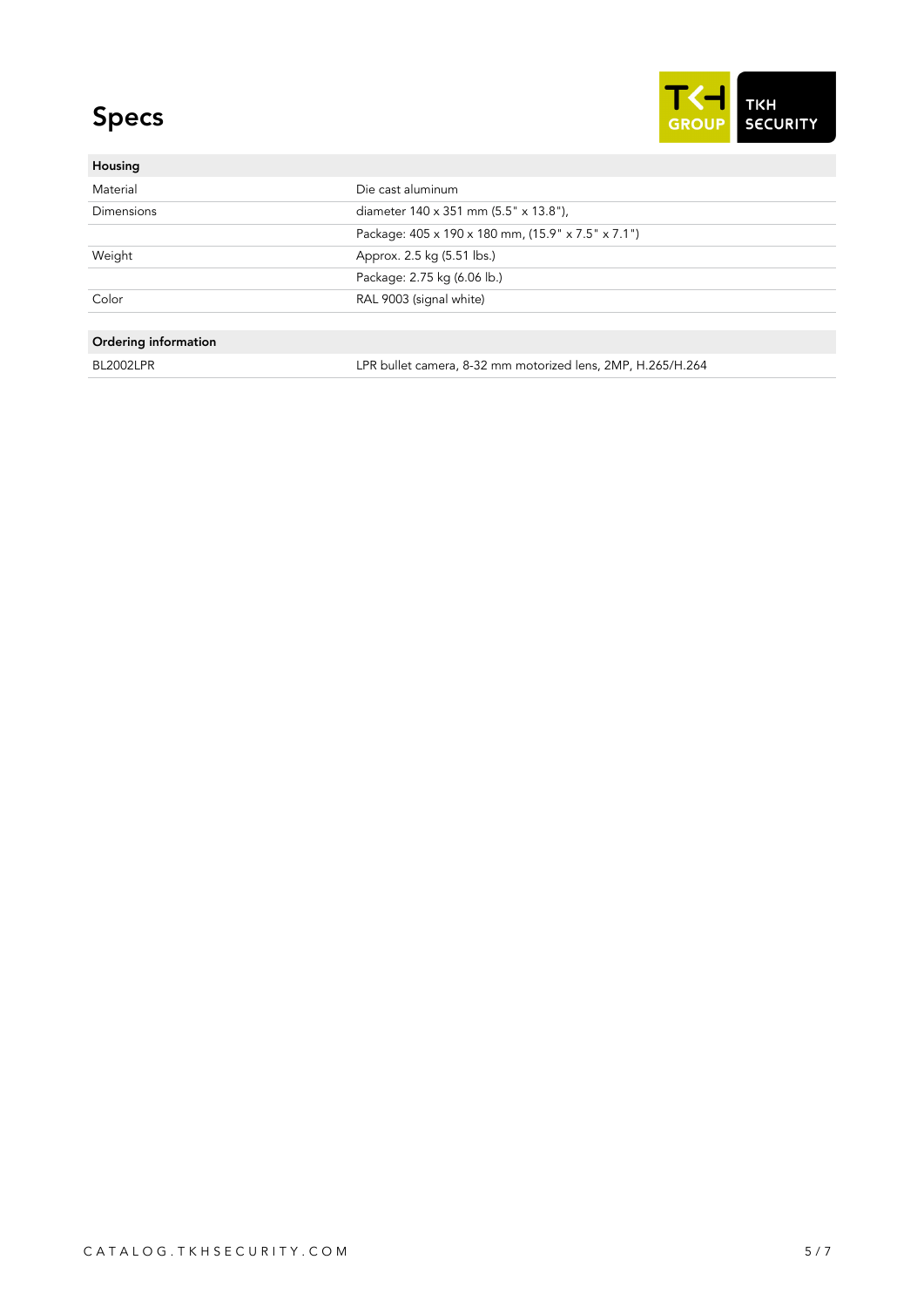

 $Ø140[5.5]$ 

#### DIMENSIONS IN MM